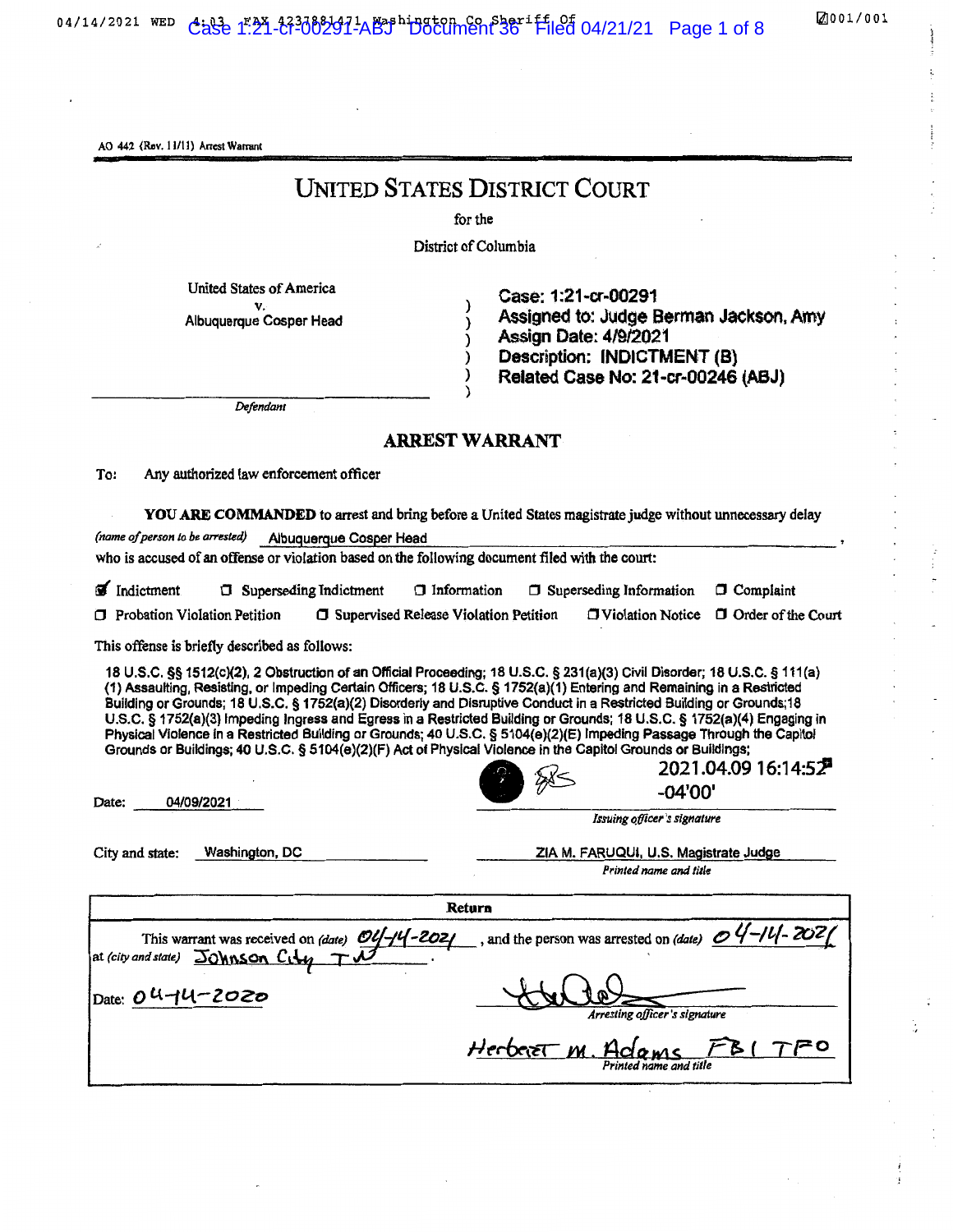

IN THE UNITED STATES DISTRICT COURT EASTERN DISTRICT OF TENNESSEE AT GREENEVILLE

CRIMINAL MINUTES: *Rule 5 Hearing*

USA vs **Albuquerque Cosper Head** Date: April 15, 2021

Case No.  $2:21-\text{mj}-64$  Time  $3:18 \text{ p.m.}$  to  $3:43 \text{ p.m.}$ 

#### =========================================================================== Honorable CYNTHIA RICHARDSON WYRICK, U.S. Magistrate Judge, Presiding

| Arlene Pape                                                                         | <b>DCR</b>                                                         |                                             | Donald Wayne Taylor                                                                                                               |
|-------------------------------------------------------------------------------------|--------------------------------------------------------------------|---------------------------------------------|-----------------------------------------------------------------------------------------------------------------------------------|
| Deputy Clerk                                                                        |                                                                    | Court Reporter                              | Asst. U.S. Attorney                                                                                                               |
| <b>DEFENDANT</b>                                                                    |                                                                    |                                             | <b>DEFENSE ATTORNEY</b>                                                                                                           |
| Albuquerque Cosper Head                                                             |                                                                    |                                             | Kaycee Marie Roberts                                                                                                              |
|                                                                                     |                                                                    |                                             |                                                                                                                                   |
| <b>PROCEEDINGS:</b>                                                                 | Arrest Date:<br>4/14/21                                            |                                             |                                                                                                                                   |
| $\sqrt{\frac{1}{1}}$ Defendant sworn $\sqrt{\frac{1}{1}}$ Defendant found competent |                                                                    |                                             |                                                                                                                                   |
| Defendant advised of charges, penalties and rights                                  |                                                                    |                                             |                                                                                                                                   |
|                                                                                     | (Copy of charging document provided to defendant or counsel)       |                                             |                                                                                                                                   |
|                                                                                     | Financial affidavit executed   Defendant found indigent            |                                             |                                                                                                                                   |
| Counsel present and appointed                                                       | Counsel to be retained                                             |                                             |                                                                                                                                   |
|                                                                                     | Government counsel acknowledges agreement to conditions of release |                                             |                                                                                                                                   |
| Bond and Conditions of pretrial release set                                         |                                                                    |                                             |                                                                                                                                   |
|                                                                                     | Defendant advised of penalties for violation of pretrial release   |                                             |                                                                                                                                   |
| Defendant released on bond                                                          |                                                                    |                                             |                                                                                                                                   |
| Oral motion by USA for detention                                                    |                                                                    | Detention hearing is waived at present time |                                                                                                                                   |
| Hearing scheduled                                                                   |                                                                    |                                             |                                                                                                                                   |
| √ Defendant remanded to custody of U.S. Marshal                                     |                                                                    |                                             |                                                                                                                                   |
| Waiver of Rule 5 identity hearing                                                   |                                                                    |                                             |                                                                                                                                   |
| Commitment to another district order                                                |                                                                    | *Parties appeared via video                 | **Defendant present in courtroom                                                                                                  |
|                                                                                     |                                                                    |                                             | I, Arlene Pape, Deputy Clerk, CERTIFY the official record of this proceeding is an audio file. Grn-DCR_2-21-MJ-64_20210415_144646 |
|                                                                                     |                                                                    |                                             | Case 2:21-mj-00064-CRW *SEALED* Document 2 Filed 04/15/21 Page 1 of 1 PageID #: 9                                                 |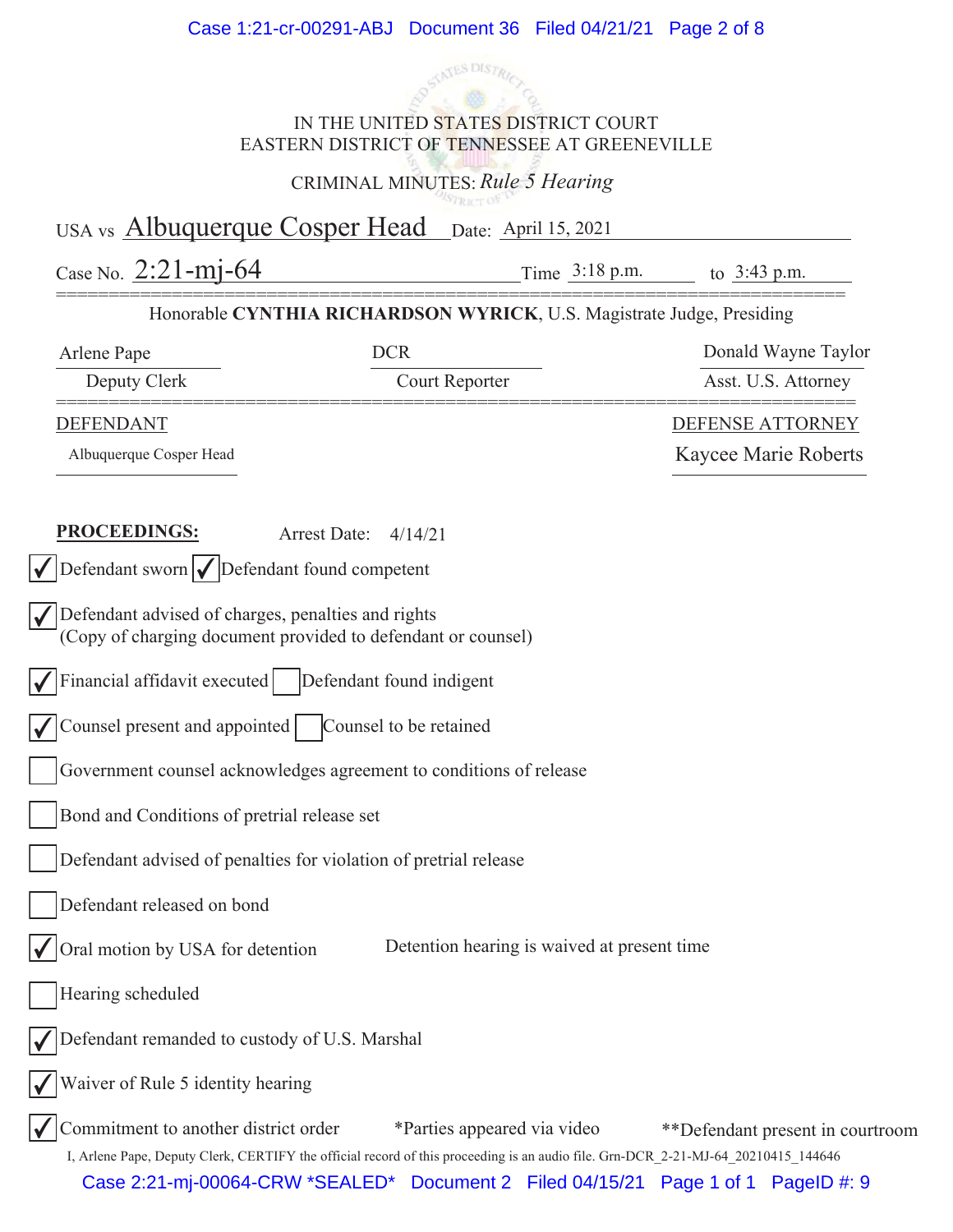#### UNITED STATES DISTRICT COURT EASTERN DISTRICT OF TENNESSEE GREENEVILLE DIVISION

| UNITED STATES OF AMERICA, |  |
|---------------------------|--|
| Plaintiff,                |  |
| VS.                       |  |
| ALBUQUERQUE COSPER HEAD,  |  |
| Defendant.                |  |

**2:21-MJ-64** 

#### **ORDER**

Defendant has requested and is financially qualified for court-appointed counsel. It is, therefore, ordered that the Federal Defender Services of East Tennessee is appointed to represent Defendant in all further proceedings in this action.

SO ORDERED:

 /s Cynthia Richardson Wyrick United States Magistrate Judge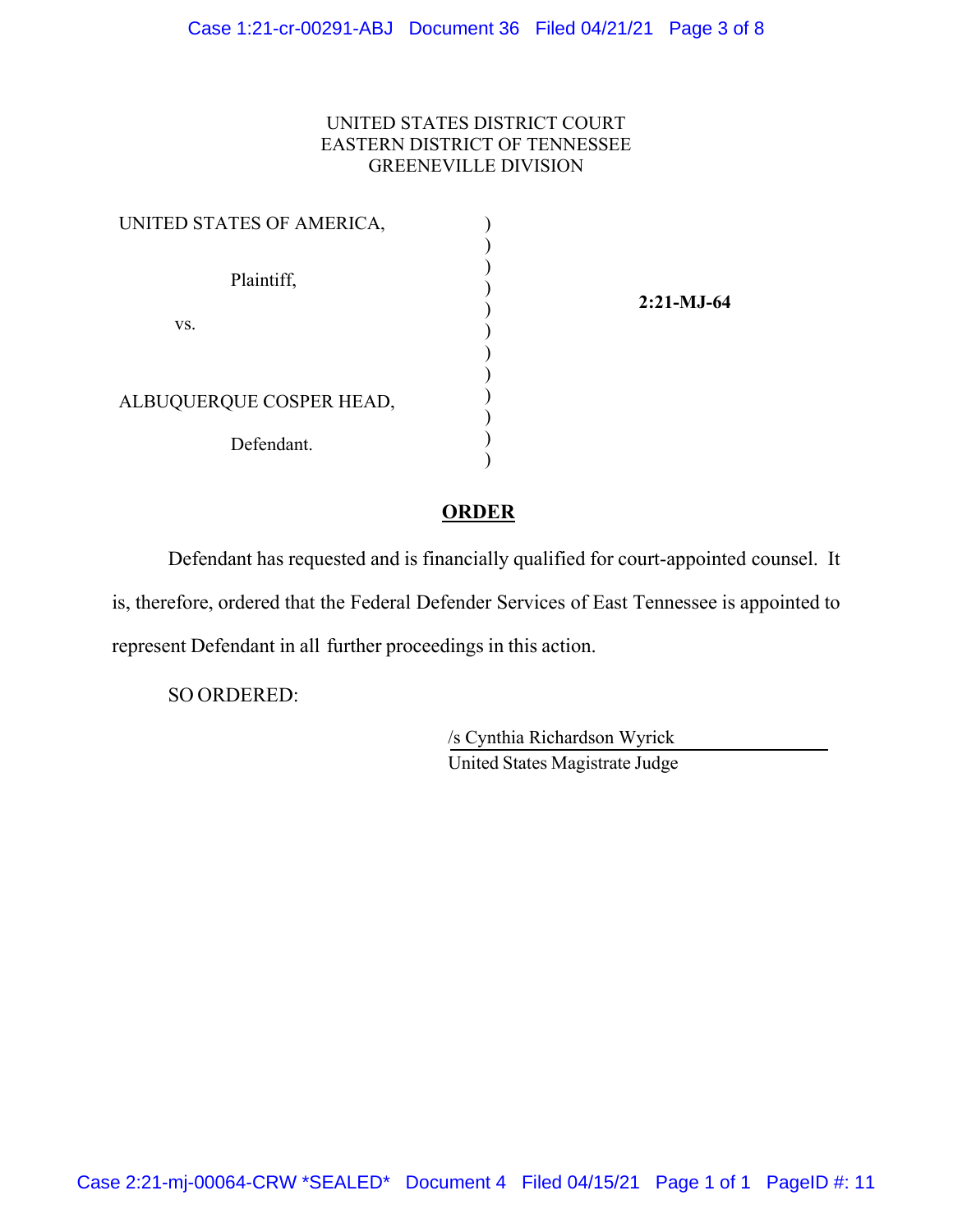#### Case 1:21-cr-00291-ABJ Document 36 Filed 04/21/21 Page 4 of 8

AO 466A (Rev. 12/17) Waiver of Rule 5 & 5.1 Hearings (Complaint or Indictment)

# **UNITED STATES DISTRICT COURT**

for the

**Eastern District of Tennessee** 

 $\lambda$ 

**United States of America** 

v.

Albuquerque Cosper Head

Defendant

Case No. 2:21-MJ-64

Charging District's Case No. 1:21-CR-291

#### WAIVER OF RULE 5 & 5.1 HEARINGS (Complaint or Indictment)

I understand that I have been charged in another district, the (name of other court) United States District Court for the District of Columbia

I have been informed of the charges and of my rights to:

- $(1)$ retain counsel or request the assignment of counsel if I am unable to retain counsel;
- $(2)$ an identity hearing to determine whether I am the person named in the charges;
- $(3)$ production of the warrant, a certified copy of the warrant, or a reliable electronic copy of either;
- a preliminary hearing to determine whether there is probable cause to believe that an offense has been  $(4)$ committed, to be held within 14 days of my first appearance if I am in custody and 21 days otherwise, unless I have been indicted beforehand.
- $(5)$ a hearing on any motion by the government for detention:
- $(6)$ request a transfer of the proceedings to this district under Fed. R. Crim. P. 20, to plead guilty.

I agree to waive my right(s) to:

- $\Box$ an identity hearing and production of the warrant.
- $\Box$ a preliminary hearing.
- $\Box$ a detention hearing.
- ର୍ଗ an identity hearing, production of the judgment, warrant, and warrant application, and any preliminary or detention hearing to which I may be entitled in this district. I request that my  $\mathcal{D}$  preliminary hearing and/or  $\mathcal{D}$  detention hearing be held in the prosecuting district, at a time set by that court.

I consent to the issuance of an order requiring my appearance in the prosecuting district where the charges are pending against me.

<u>4.15.21 Albuguergue Cosper Head with permission by Kaycee Roberta</u> Date:

<u>Kaycee M. Roberta</u><br>I Signature of defendani's attorney

Kaycee M. Roberts Printed name of defendant's attorney

Case 2:21-mj-00064-CRW \*SEALED\* Document 6 Filed 04/15/21 Page 1 of 1 PageID #: 13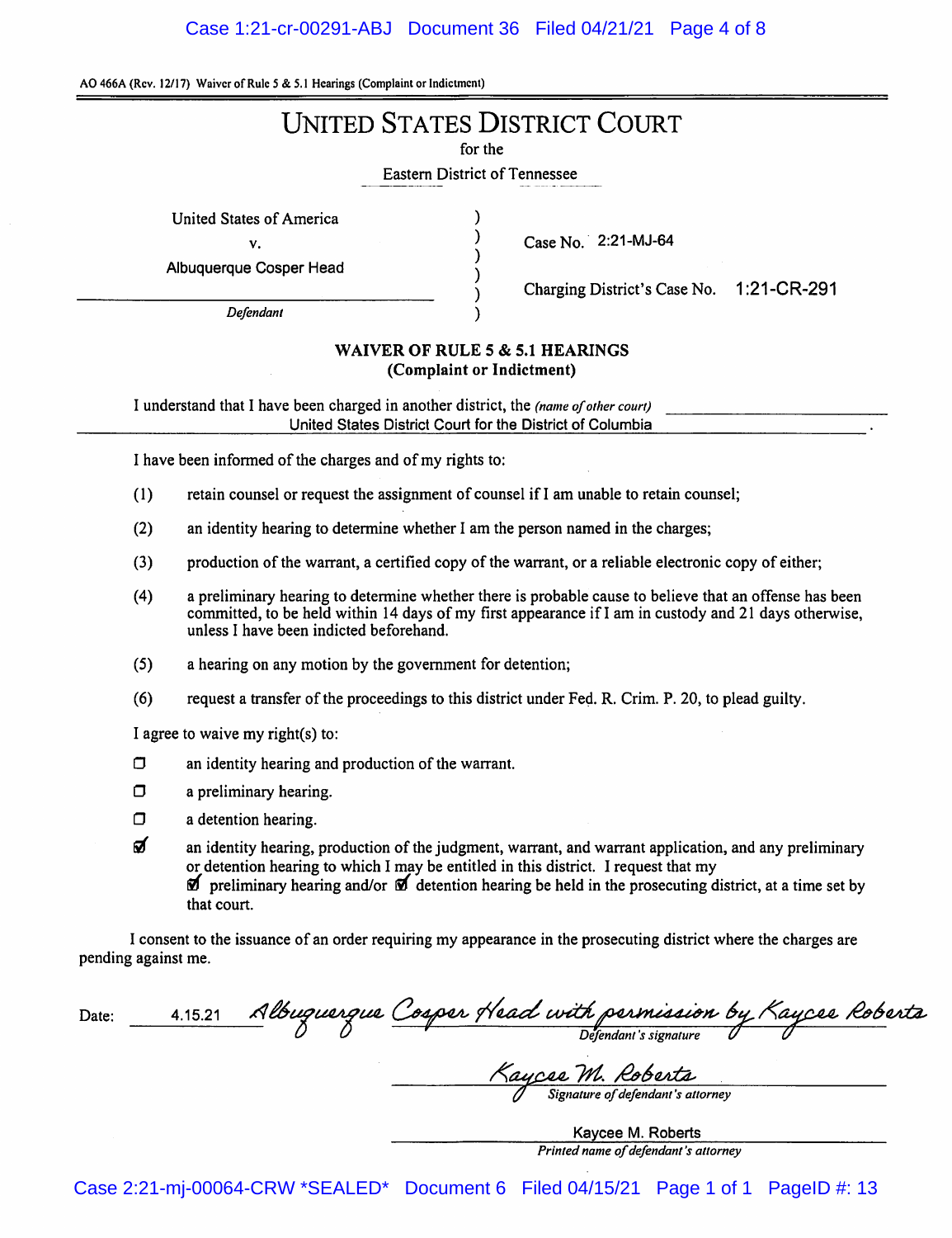#### UNITED STATES DISTRICT COURT EASTERN DISTRICT OF TENNESSEE GREENEVILLE DIVISION

| UNITED STATES OF AMERICA, |  |
|---------------------------|--|
| Plaintiff,                |  |
| VS.                       |  |
| ALBUQUERQUE COSPER HEAD,  |  |
| Defendant.                |  |

**2:21-MJ-64** 

#### **ORDER**

In accordance with the requirements of the Due Process Protections Act, the Court reminds the United States of its obligation to produce all exculpatory evidence to Defendant pursuant to *Brady v. Maryland*, 373 U.S. 83 (1963) and its progeny, and orders the United States to do so. Failing to do so in a timely manner may result in consequences including, but not limited to, exclusion of evidence, adverse jury instructions, dismissal of charges, contempt proceedings, or sanctions by the Court.

SO ORDERED:

 /s Cynthia Richardson Wyrick United States Magistrate Judge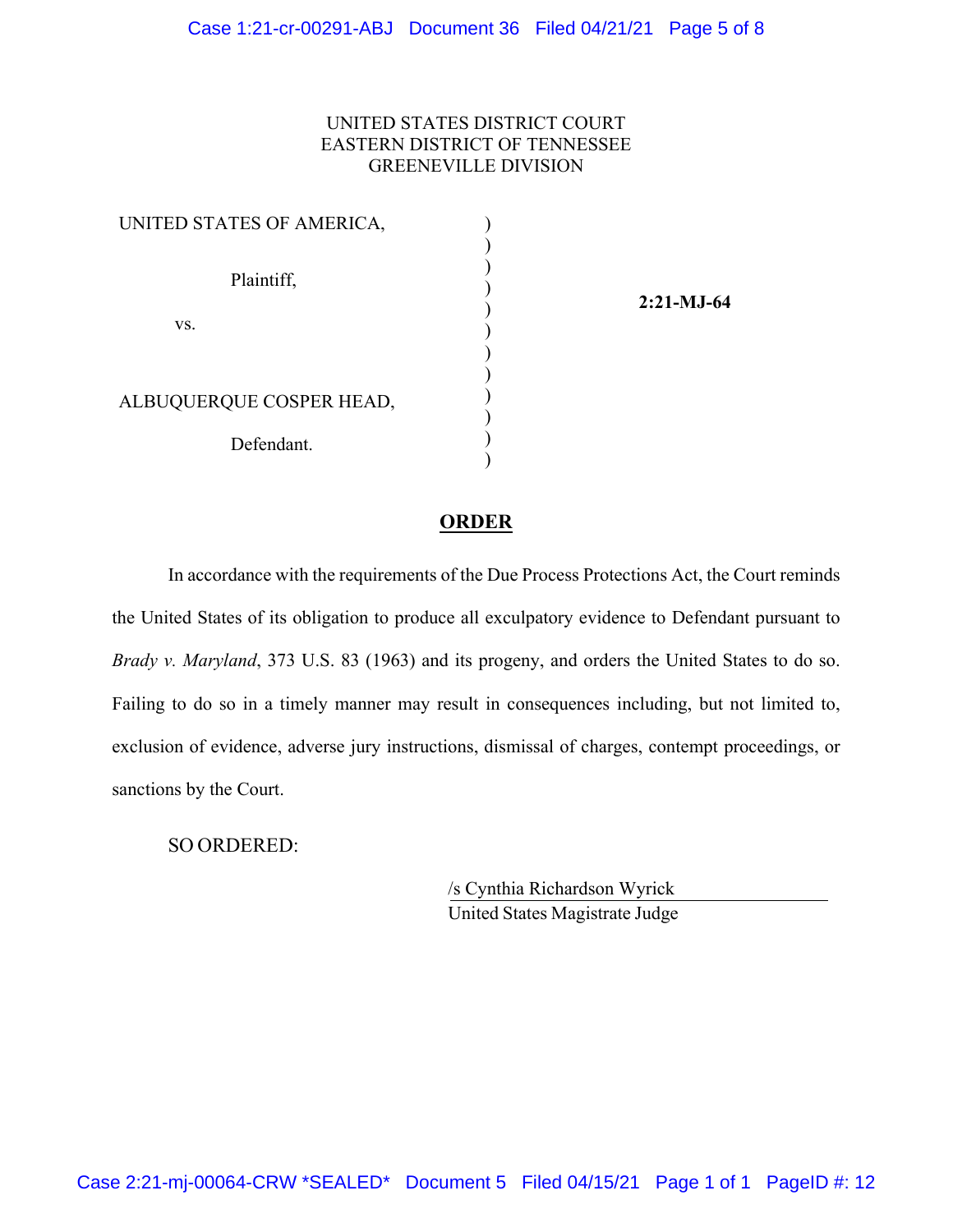AO 94 (Rev. 06/09) Commitment to Another District

|                                                           | <b>UNITED STATES DISTRICT COURT</b><br>for the                     |
|-----------------------------------------------------------|--------------------------------------------------------------------|
|                                                           | Eastern District of Tennessee                                      |
| United States of America<br>v.<br>Albuquerque Cosper Head | Case No. 2:21-MJ-64<br>Charging District's                         |
| Defendant                                                 | Case No. 1:21-CR-291                                               |
|                                                           | <b>COMMITMENT TO ANOTHER DISTRICT</b>                              |
| The defendant has been ordered to appear in the           | Columbia<br>Central<br>District of                                 |
| (if applicable)                                           | division. The defendant may need an interpreter for this language: |
| $\Box$ will retain an attorney<br>The defendant:          |                                                                    |

This requesting court-appointed counsel.

The defendant remains in custody after the initial appearance.

IT IS ORDERED: The United States marshal must transport the defendant, together with a copy of this order, to the charging district and deliver the defendant to the United States marshal for that district, or to another officer authorized to receive the defendant. The marshal or officer in the charging district should immediately notify the United States attorney and the clerk of court for that district of the defendant's arrival so that further proceedings may be promptly scheduled. The clerk of this district must promptly transmit the papers and any bail to the charging district.

Date:

wuck<br>USMagist

Printed name and title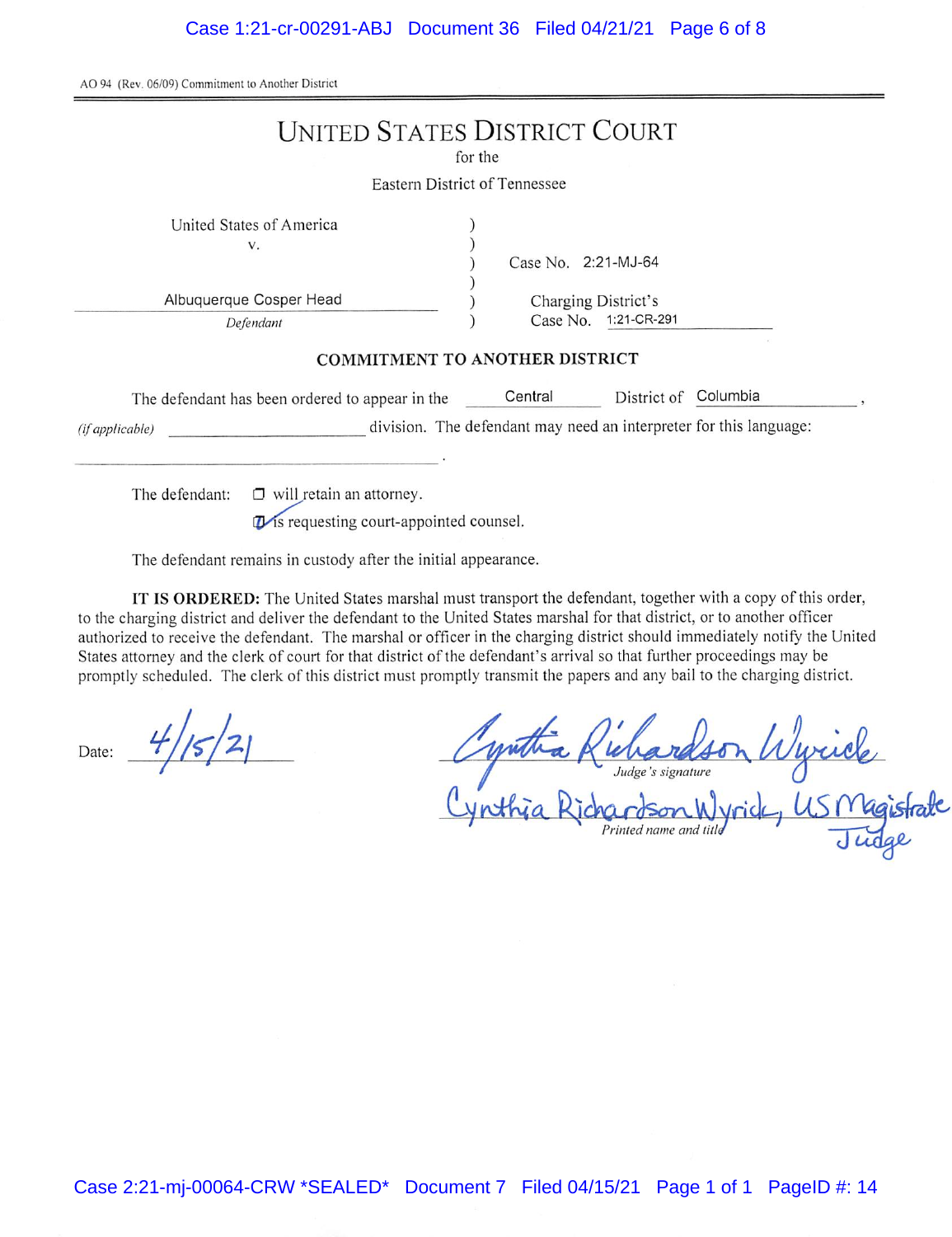SEALED

# **Live Database U.S. District Court - Eastern District of Tennessee (Greeneville) CRIMINAL DOCKET FOR CASE #: 2:21-mj-00064-CRW-1 \*SEALED\* Internal Use Only**

Case title: USA v. SEALED Other court case number: 21-MJ-297 District of Columbia Date Filed: 04/14/2021

Assigned to: Magistrate Judge Cynthia R Wyrick

#### **Defendant (1)**

#### **Albuquerque Cosper Head** represented by **Kaycee Marie Roberts**

Federal Defender Services of Eastern Tennessee, Inc.- Greene 219 West Depot Street Suite 2 Greeneville, TN 37743-4909 423-636-1301 Email: kaycee\_roberts@fd.org *LEAD ATTORNEY ATTORNEY TO BE NOTICED Designation: Public Defender or Community Defender Appointment*

## **Pending Counts Disposition**

None

**Highest Offense Level (Opening)**

None

#### **Terminated Counts Disposition**

None

## **Highest Offense Level (Terminated)**

None

## **Complaints Disposition**

None